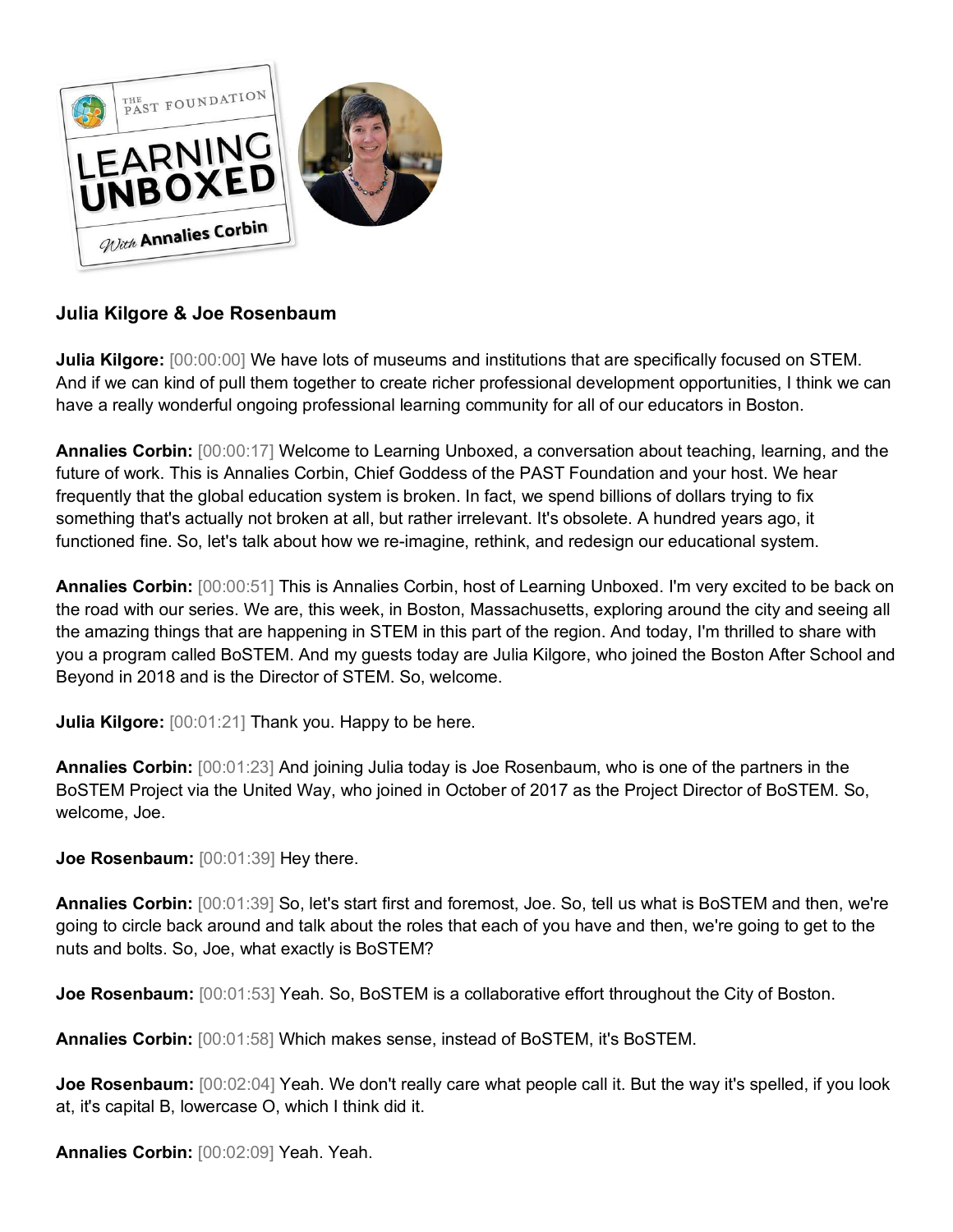**Joe Rosenbaum:** [00:02:09] It's fine. But we're focused on engaging with middle-grade students, sixth, seventh and eighth graders throughout the city and helping to inspire them to be the next generation of STEM professionals. We chose that age, because that's the age when kids are losing interest at the fastest rate and there's also a lack of programs or support during that period of time for these students. So, we're just trying to plant our flag there and get kids more engaged when we're losing them at the highest rate.

**Annalies Corbin:** [00:02:39] And we see that everywhere we go. It doesn't matter who we talk to over and over again. And certainly, in our own programs, there is no question middle school is the moment. If we can't capture those kiddos then, it's a really, really tough, if not impossible, uphill climb. So, yeah, absolutely. That's awesome. So, Julia, talk to us a little bit about your organization and your particular role in the work that's happening.

**Julia Kilgore:** [00:03:04] Sure. Boston After School and Beyond supports the out-of-school time community here in Boston, mostly around measurement and improvement efforts. So, when it comes to the BoSTEM initiative, we support our partners with a suite of measurement tools so that they can evaluate the impact of their programs and then identify areas for improvement. And on that improvement side, we help to coordinate coaching opportunities.

**Julia Kilgore:**  $[00:03:28]$  We do action planning with them and we run professional development sessions so that all of those STEM educators can make sure that the programs that they're offering to youth are meeting their interests, boosting their interests in future STEM careers and opportunities, and creating a really high quality learning environment that achieves some of those academic goals without it feeling like school. We want to make sure that it's a really fun and engaging environment and they can kind of take what happens in the classroom and really apply it in a more experiential manner that's really high quality.

**Annalies Corbin:** [00:03:59] And so, you do that. That is fabulous, by the way. I mean, just to start there, I could spend an entire hour just digging apart the things that you're evaluating. So, that's awesome. We may come back to that on another episode. So, that service or in the professional development, the training and the thinking that you're currently putting around that, is that available just to folks in the after school or informal space or does it translate back directly into a formal education space as well?

**Julia Kilgore:**  $[00:04:27]$  Great question. So, we do a lot of work specifically with the informal sector, but we also like to work really closely with the Boston Public Schools and particularly, the science, technology, and engineering department. In a few weeks, we have a joint professional development, where we're helping looking at how to engage multilingual learners in the science and engineering practices, for example.

**Julia Kilgore:**  $[00:04:48]$  And that's going to bring together school-day teachers and out-of-school-time educators to do that learning together over the course of two days. So, we really like to work closely with the Boston Public Schools. We also do activities with that department around curricular alignment and making sure that there's connectivity between what happens in the school day and what happens after school or over the weekends or on summertime.

**Annalies Corbin:**  $[00:05:08]$  That's awesome. That's perfect. So, Joe, then, explain how your work through the BoSTEM program and United Way and the work that Julia and her team are doing, how does all of that intersect? Help our listeners understand that.

**Joe Rosenbaum:** [00:05:23] Yeah. So, as Julia said, she's over at Boston After School and Beyond. They're about building the capacity of the field. Over in United Way, one of our strengths is our connections with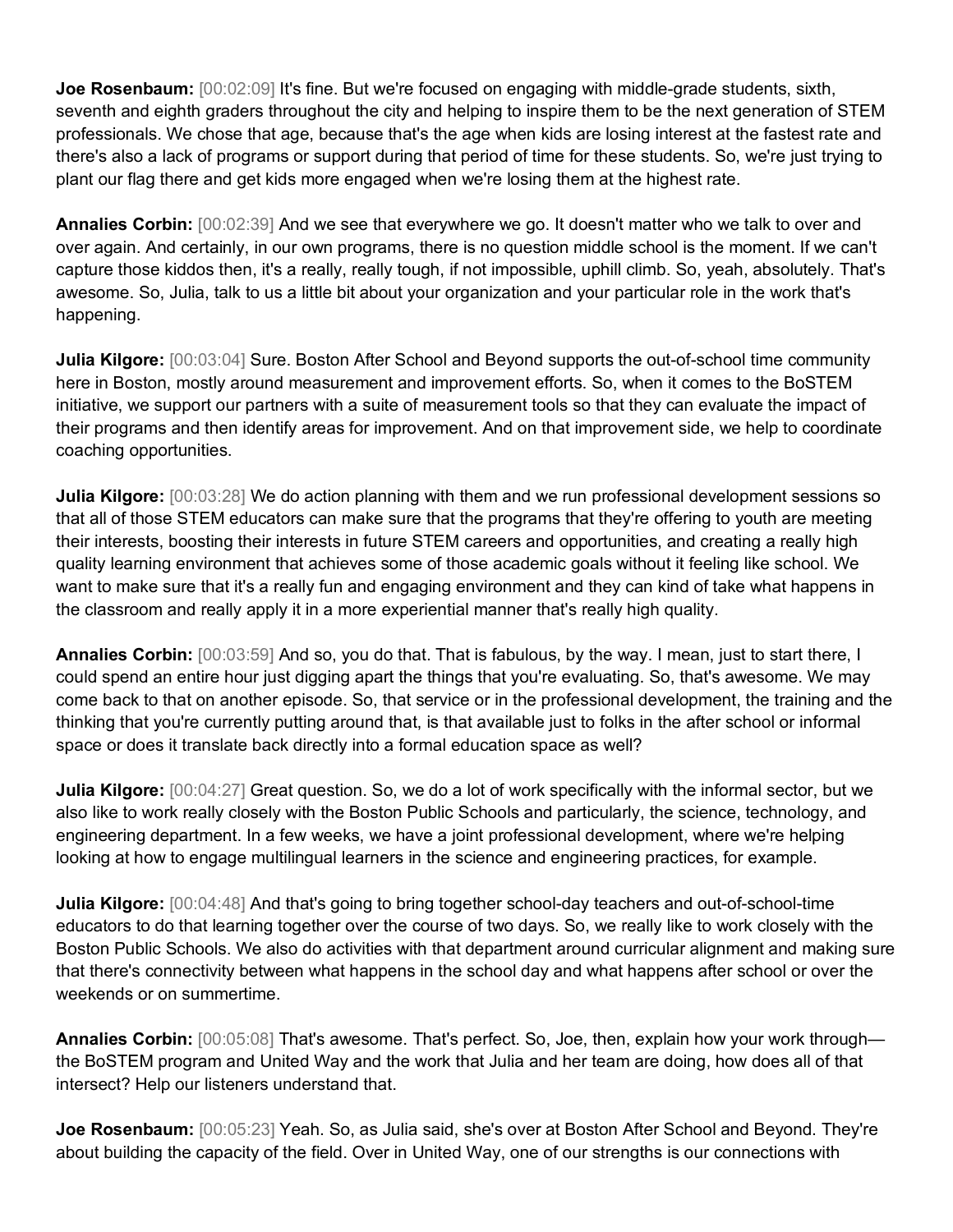corporate partners and our ability to mobilize volunteers in unique ways that are engaging and helpful for everybody involved. So, we've been leveraging these connections that we have with our corporate partners in the STEM space to help provide career exposure to everybody that we work with and partner with, both in the informal space, as well as schools.

**Joe Rosenbaum:** [00:05:52] We're just trying to get as many kids to take advantage of these opportunities as possible. But it's very difficult for a STEM educator or a teacher to help plan these things to make sure that the activity is going to be high quality when they go to a company to really work in that in-between space. And so, United Way, we're sort of the middle person to make sure that we're doing all the logistical planning. We deal with the bus.

**Joe Rosenbaum:**  $[00:06:15]$  We help plan the activity, because we have the youth professional expertise, where, you know, a company might not have that. And we do all that heavy lifting for the informal educators and for the teachers so that when they show up, it's plug and play for them. And then, hopefully, after time, the companies as well, since they've gone through this once or twice, it's a lot easier for them. And so, it's easier for them to just snap their fingers and say, "Yeah, just get a group of kids here and we'll have a great time."

**Annalies Corbin:** [00:06:41] Yeah. And so many communities struggle with this very thing, right? I hear all the time, you know, schools will tell me, "Well, you know, we're not getting what we need from the community or business and industry partners", or, you know, "Here's this list of things that we want." And the business and industry partners will tell me, "Well, we really want to engage with the schools, but we're not sure how exactly to do that", right? And so, there's a misalignment of, A, the need, but also the expectation and the way to go about it.

**Annalies Corbin:** [00:07:07] And so, often, you'd need that sort of something in the community that is the middle ground to be able to help them make those connections. So, that's pretty awesome, because I hear that need all the time. So, can you give us, Joe, an example? Can you walk me through sort of one of these business and industry partners and the offering that they have? And then, sort of how do you ensure the quality of the program? How do you work with that industry partner to craft the thing?

**Joe Rosenbaum:** [00:07:35] Yeah, great question. So, we work with everyone across the industry, including some consulting firms that you wouldn't typically think of as STEM.

**Annalies Corbin:** [00:07:42] STEM is everywhere.

**Joe Rosenbaum:** [00:07:44] STEM is everywhere. But as you say, the company, when we first say, "Let's do an activity", typically, we have one of two responses. One is, "We have no idea what we're doing", or, two, which is the more worrisome is, "We know exactly what we're doing. We don't need your help."

**Annalies Corbin:** [00:07:59] Yeah.

**Joe Rosenbaum:** [00:07:59] So, typically, what we do is we work with them no matter what their answer is around what they're thinking. We help them brainstorm by kind of asking that question, what is it you do on a day-to-day basis? What are the tools you use, the skills you use? And then, how do we kind of bring that down to that sixth, seventh, and eighth grade level? And we're really the ones to help translate that for the companies.

**Joe Rosenbaum:** [00:08:19] Then, we have them go back and brainstorm with their team a little bit more and develop something to be about a 45 to 60-minute activity for the students or if there's going to be more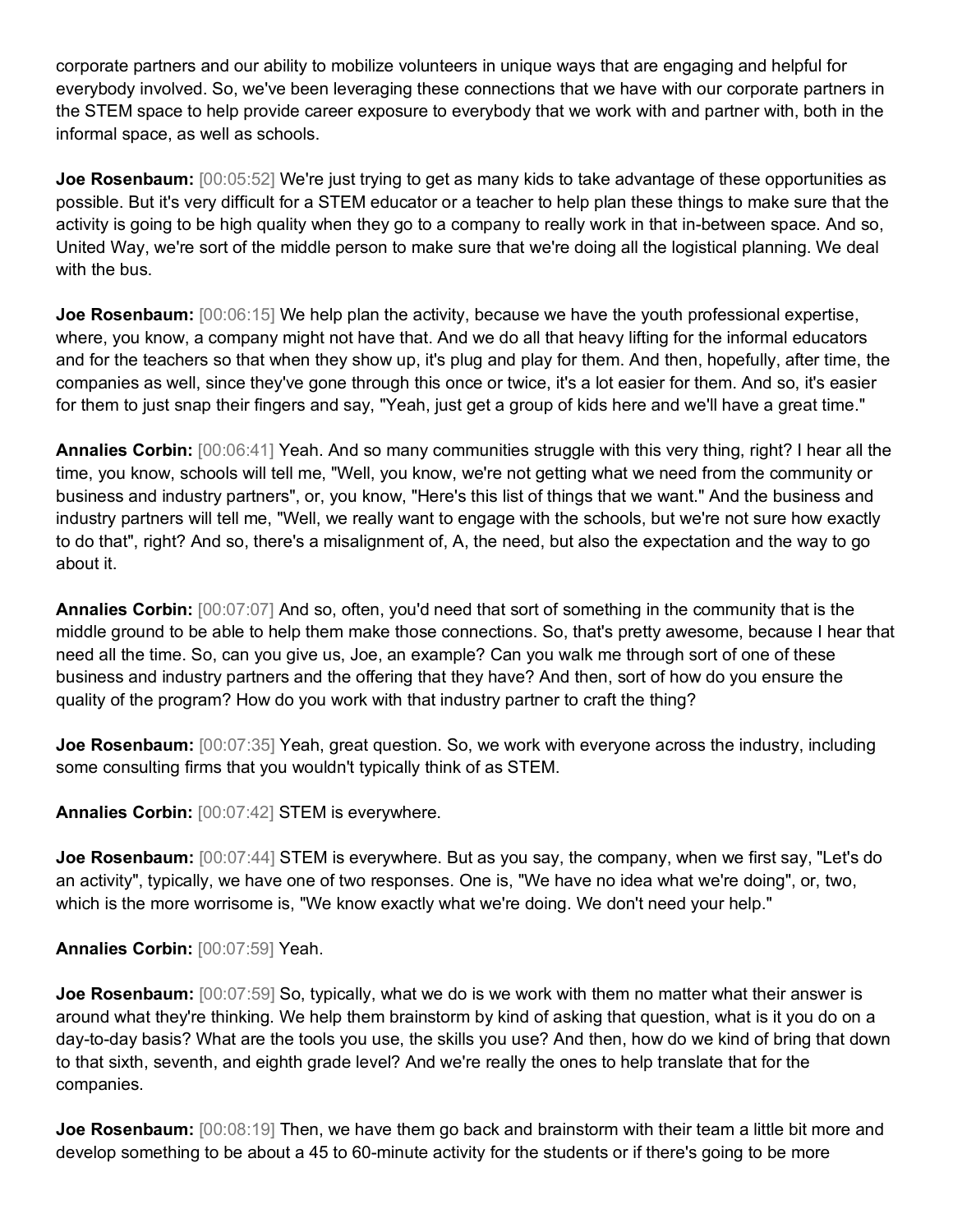students, we'll break it down and go take between different activities. They'll bring that back to us. And again, we'll kind of give them some feedback. And then, if there's time, we typically do a dry run of the activity.

**Joe Rosenbaum:** [00:08:40] And me and my co-worker, a STEM coordinator, will pretend to be middle school students and kind of throw wrenches into whatever they're doing, so they can get kind of an idea of how to prepare for having students in the space. And then, typically, we also do a training with the company as well as close to the field trip as possible just to give them an idea of best practices and working with middle-school-age students, so they feel prepared for something that doesn't typically happen in the workplace.

**Annalies Corbin:** [00:09:07] I assume that as teachers start to reach out to me after they hear this program, one of the questions they're going to ask is, how exactly do these folks at the United Way then understand and craft that really high level, rigorous and engaging activity? Right? Because most folks are going to assume in that traditional sort of educational setting that you have no idea what you're doing. And so, why are you doing it? How is it that you, United Way or Joe or your team, are crafting these activities that are successful?

**Joe Rosenbaum:** [00:09:36] So, one big thing that we use, not just in crafting these activities, but throughout our entire network, is something called the Dimensions of Success. I'm not sure if you've heard it before, but they're The PEAR Institute and we use some of their other tools, like the common instrument, as well. And that's really focused on like how to develop a high-quality STEM activity that's hands-on, minds-on. And so, me and my colleague are both trained in the Dimensions of Success. We've done the activity planning, as well, training. And so, we kind of use that as our foundation when we're working with companies to think through how do we develop a high-quality STEM activity. But we don't necessarily have time to teach all of the corporate partners to do that.

#### **Annalies Corbin:** [00:10:15] Yeah. Right.

**Joe Rosenbaum:**  $[00:10:16]$  So, it's really us having that knowledge and that background and that expertise and using the Dimensions of Success and our own experiences and actually seeing these things implemented over the course of the last few years to say, this is going to work, this is not going to work, you can try this, but it'd be a risk, but it might be one worth trying. So-

**Annalies Corbin:** [00:10:33] Right. Absolutely. And so then, Julia, how is it that you interface in this process, specifically?

**Julia Kilgore:** [00:10:39] Yeah. Well, we also use the Dimensions of Success across all—as Joe said, across all of our programs. So, we're using that to really be the foundation for what high quality STEM learning looks like with these after school and out-of-school-time Partners. And one thing that I helped to do is to make sure that there's alignment between all these different pieces. So, when we have a partner that, for example, is looking at environmental education that I'm going to make sure that we are making corporate field trip opportunities, that those are aligned with whatever curricular activities are happening through that programs, regular after-school activities.

**Annalies Corbin:** [00:11:15] And so then, the programs, the activities, are they standard-aligned as well? So, literally, could a teacher who has this—I mean, because one of the things is, how do we sort of help influence formal education through that informal lens of opportunity, that really hands-on, fully engaged? I guess at the end of the day, oftentimes, what we hear, especially in communities that are struggling to figure out how to transition school from sort of the old school version, right?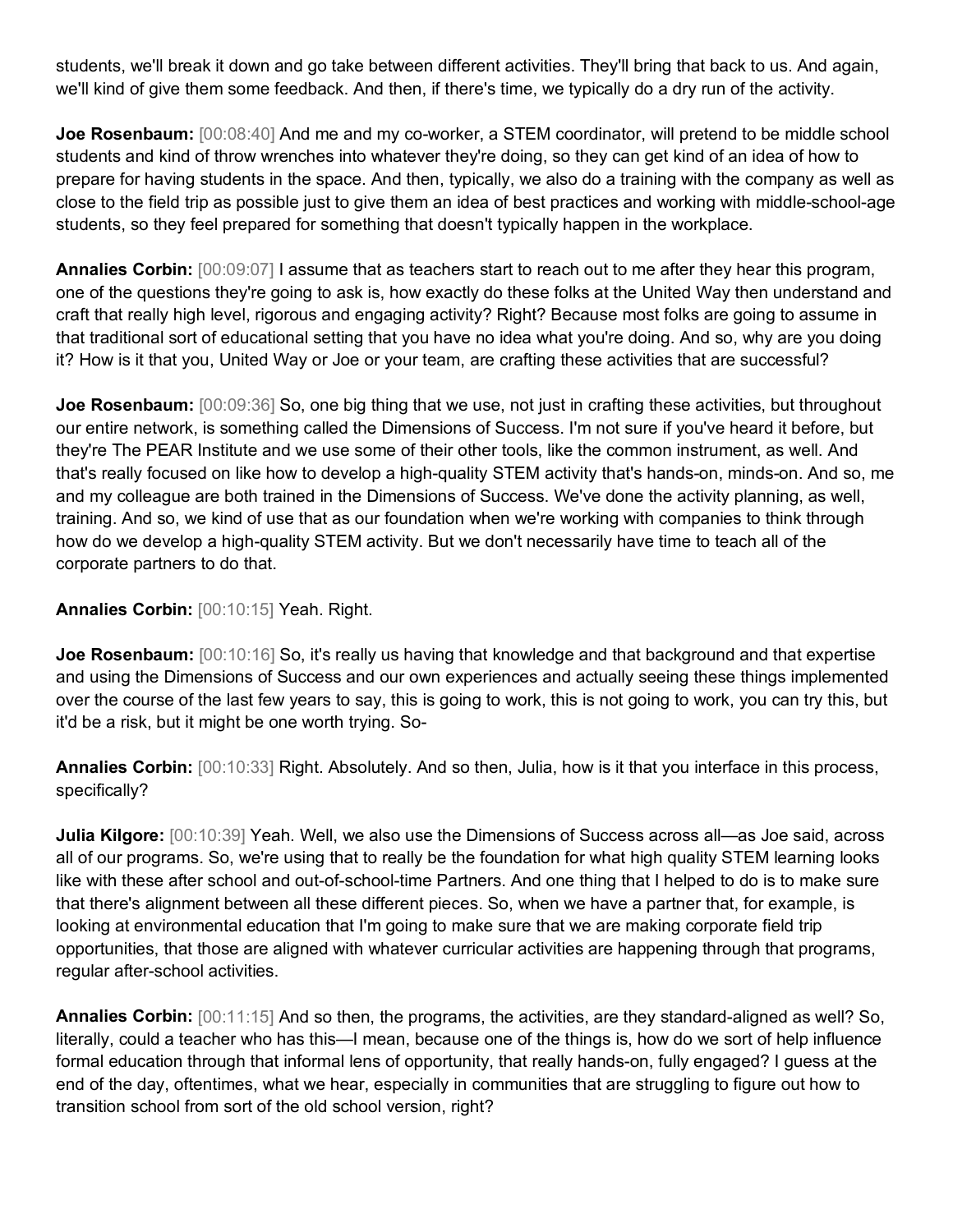**Annalies Corbin:** [00:11:44] Kids in desks in a row and old-timey textbooks. And I use that term really literally. I've got schools that we work with hands-on. For example, I've got a school out west who quite literally, they're still using their 1982 textbooks to teach chemistry when chemistry today is so incredibly amazing and there's so much stuff that's happening new and wow and right now. And the rate and pace is just phenomenal, right? Yeah, that's what they have, that's what they know, so that's what they do.

**Annalies Corbin:** [00:12:09] So, how—for example, if they're standard-aligned, I mean, how can a teacher who's had that great experience with you then take that back and change their everyday practice in their classroom? Because at the end of the day, that's one of the things that we globally need to have happen. So, what kind of feedback do you get? And either one of you, Joe or Julia, in terms of the way that experience that that teacher in the classroom has with you, that it translates back or, do you know? Do you get that kind of feedback?

**Joe Rosenbaum:** [00:12:37] No. So-

**Annalies Corbin:** [00:12:37] It doesn't matter, you guys.

**Joe Rosenbaum:** [00:12:39] So, I'd say in terms of the field trip activities, they're not all standards-aligned necessarily. I have all the standards at my desk and I try to do my best, but especially, if it's a first time for a company and it's a new activity, you know, first time around is just trying to figure out-

**Annalies Corbin:** [00:12:53] You're in pilot phase.

**Joe Rosenbaum:** [00:12:54] We're in pilot phase.

**Annalies Corbin:** [00:12:55] That's fair.

**Joe Rosenbaum:** [00:12:57] Exactly. But it's a really good question, because how do you blend what, you know, kids actually have to learn not just in the classroom, but can make those connections in informal setting and then, also translating that to corporate partners We've been working a lot more with corporate partners and with BPS to develop professional development opportunities that are a blend of what is new and happening and actually in these industries. And then, how do we bring that back to the classroom?

**Joe Rosenbaum:** [00:13:22] We're trying our best to develop those relationships so that it's more company to teacher or educator so that they can start, in the long run, bringing these professionals into the classroom to teach about those new and innovative things, because they've done it a few times and they're volunteering. We actually tested out something about a month ago with some of our engineering partners. I don't know if you want to talk about the Autodesk image training.

**Julia Kilgore:** [00:13:47] Yeah. So, Autodesk brought a handful of our school-day educators, our informal educators in for professional development, where they went through the design thinking process and they were able to use Tinkercad to kind of get their hands-on, that experience what it's like to use that particular application and think about how they could create a design challenge with their students for them to be able to also understand both the design thinking process and have access to using that technology.

**Julia Kilgore:**  $[00:14:14]$  And that particular activity was about redesigning the classroom space so that it's more inclusive, sparks joy, and just creates a more welcoming environment overall. So, that was just one example of a way that we're kind of helping our educators to be able to have their firsthand experience of what it's like to use these concepts and principles and then, take that back to work with their students.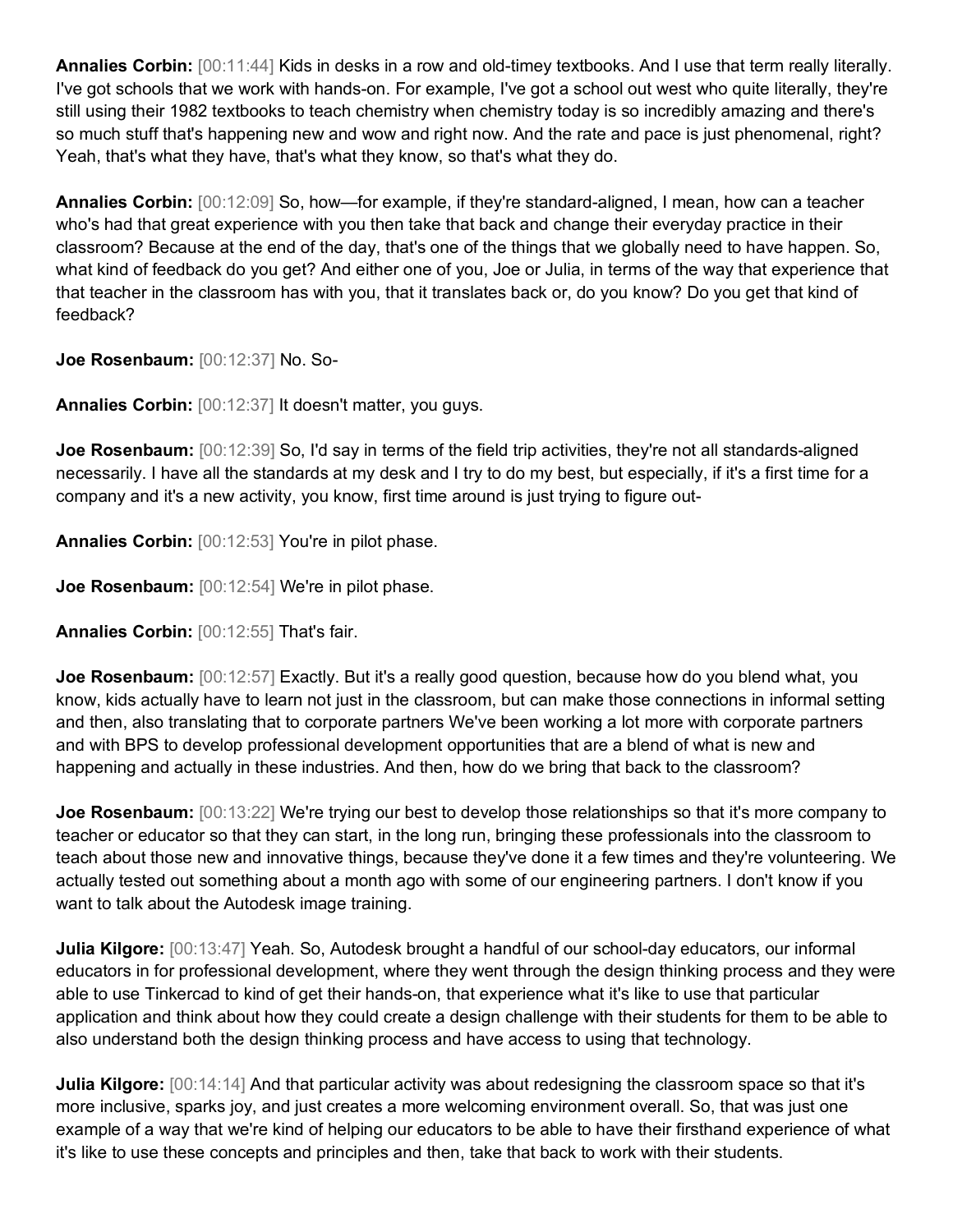**Julia Kilgore:** [00:14:37] And I would add to what Joe was saying that I think one of the best ways that those educators are seeing this, the benefit of this approach is also by watching their students have these experiences. I think once you have that field trip and you see the kids being able to engage with those mentoring professionals and enjoy that corporate environment through that hands-on activity that they're doing there, they're going to be more interested in continuing with that type of educational opportunity with their youth.

**Annalies Corbin:** [00:15:04] And clearly, I mean, that's exactly what we see as well, right? So, we use very, very similar processes. And so, when we are developing our piloting programs, very similar thing, we're going to design thinking, rolling them out. We're working with the business and industry partners, which is, that's the intriguing part, right? You know, the translation between what business and industry, A, does, right? And B, needs.

**Annalies Corbin:** [00:15:26] Because they're not necessarily one and the same when you think about the fact that what they do right now is not what that middle schooler will be doing for them if they were to becoming an employee X number of years down the road. So, talk to me a little bit, Joe, I'm curious about the internal conversation with those industry partners, because, are you building programs for the moment or are they thinking about their workforce and their future of their workforce? Does that enter into the conversations that you're having with them?

**Joe Rosenbaum:** [00:15:58] Yes. I mean, it's probably biased a little bit, but all the companies we've been working with are so passionate. They're like more passionate about it than we are. And I think, definitely, a part of that is like, "Oh, we have a workforce needs, so there's urgency." But I think there's also something about like inspiring the next generation, being able to be somewhat of an educator and mentor to these students. It really is a great feeling for everybody all around. And so, we start it off with just these field trips or bringing people in the classrooms.

**Joe Rosenbaum:** [00:16:28] And now, it's evolving into creating these professional developments. We're creating this even longer form, ones that we're calling externships, which is two days a week, two weeks, where you actually have teachers and educators going to the company, getting an overview of the industry, learning about things that they can do in the classroom, and kind of working together more directly with those industry partners to think through, how do we sort of update what we're doing? How do we make this relevant to the students? So, it's not like, "Oh, why do I have to learn math? I have a calculator, I'm not going to need math."

## **Annalies Corbin:** [00:16:54] Right.

**Joe Rosenbaum:** [00:16:55] It's like, "Oh, wait, there's actually several careers in this that are not just lucrative but also fun and can be fun and interesting and engaging. And so, I think it's going to take a long time. There's no question about that. But the energy is there and I think everyone is on board with it. It's just a matter of funneling that energy in a way that is going to be more sustainable for the ecosystem as a whole.

**Annalies Corbin:** [00:17:20] Yeah, I definitely see that as well. And so, can we talk a little bit about that externship piece? Because lots of states are struggling with this. And this concept of teacher-based externships keeps coming up all across the nation. And some places have figured it out and it works really well. And other places, culturally, from the sort of standpoint of their formal educators, there's massive push back. We've experienced this in Ohio. So, you know, I'm speaking of the push back piece sort of in real time. So, tell me a little bit, one of you, about how that externship program actually works. When does it run? And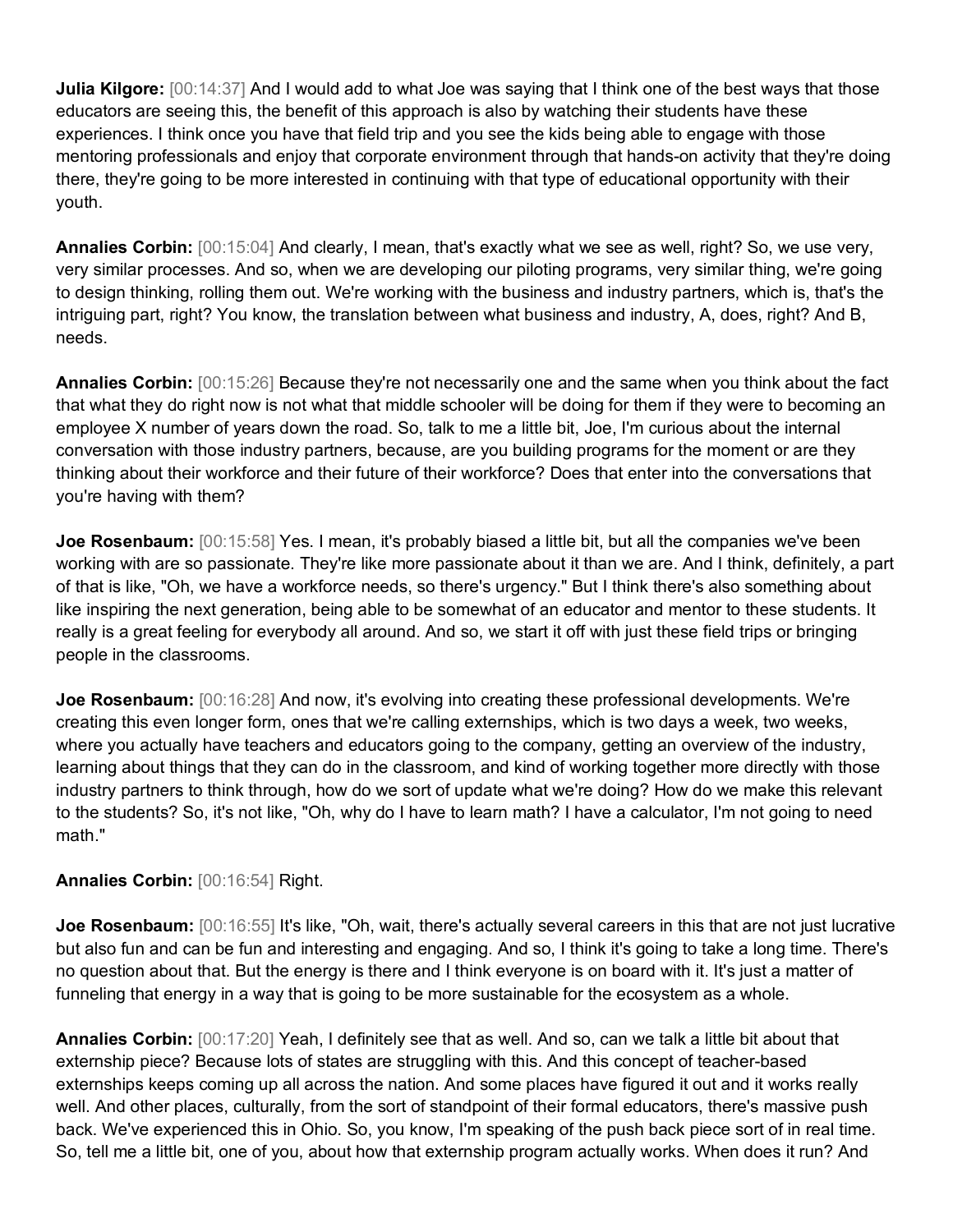what kind of feedback are you getting from the teachers? And are we talking about a lot of folks participating or is it still kind of in early phases?

**Joe Rosenbaum:** [00:18:04] Definitely in early phases.

**Annalies Corbin:** [00:18:06] Okay.

**Joe Rosenbaum:**  $[00:18:06]$  But of those that have gone through have spoken very highly of it. We've been collecting data throughout and we've been testing different versions of the externships. So, over the past summer, we had a two-day version, we had a one-week version that ran multiple times and were half days. And then, we had a full-blown two-week version, full days for different sets of teachers. So, obviously, the ones that were only a week, half days were better attended than the two full weeks with the project and all that.

**Joe Rosenbaum:** [00:18:33] The feedback that we were getting, though, was essentially, "Now, what? We've gone through this program, what do we do next?" And so, we've been thinking as a team of like, okay, what is the sort of second level of this? So, we're applying to some grants right now. We're trying out some new things. But essentially, what we want to do is have that more intro overview type of externship, which then leads to engagement throughout the year in terms of these field trips and bringing professionals into the classroom throughout the year, potentially co-developing some sort of curricular supplement to go along with what's going on the classroom that's project-based and maybe culminates in that field trip.

**Joe Rosenbaum:**  $[00:19:11]$  And then, over that next summer, the dream would be to—if you have high school students, they are now interning at that company you're working with, potentially even having the teacher spend some more time over the summer, doing more job shadowing and working with that student capacity that's more professional in the setting. And then, you can build out a longer-term relationship with the school or the informal education and the companies. And so, we can kind of get out of the way and they can kind of do their own thing to be more sustainable. But again, it's very hard.

**Annalies Corbin:** [00:19:41] It is really hard. And so, Julia, when you think about the data that's coming out of this very early-phase externship program, what are some of the common threads that you saw?

**Julia Kilgore:** [00:19:54] Yeah. Well, one of the most common things we hear from our out-of-school time educators is that they're really excited to be doing these types of programming experiences with their youth, but they don't always have that confidence to be delivering that content, whether that's the kind of hard science behind it or some of those career pathways that are available to youth. So, definitely, seeing their confidence building as a result of being able to engage with different professional development opportunities. And also, you know, the corporate partners are now going to coming to us.

**Julia Kilgore:** [00:20:29] So, based off of that summer experience where they did have a really impactful experience with the educators, they're coming back and saying that they want to do more of this and we're able to start packaging it up in different ways so that we can reach those educators whenever they are available. Because sometimes, the longer summer one might just be too much of a commitment for them, so we've created kind of smaller, more condensed offerings that build on the best pieces of what we did during the summer offering so that they're able to kind of engage in different ways and come back to that learning.

**Annalies Corbin:** [00:21:00] Yeah. And I think that's because it is tough. Teachers struggle. Two weeks is a lot of time sometimes, right? Especially when you're looking at, you only had—you know, you're few weeks or however does the structure of a particular school is, that off time is pretty precious. And even though most folks are more than willing to engage in their own professional growth, two weeks is still a lot. So, I hear that as well.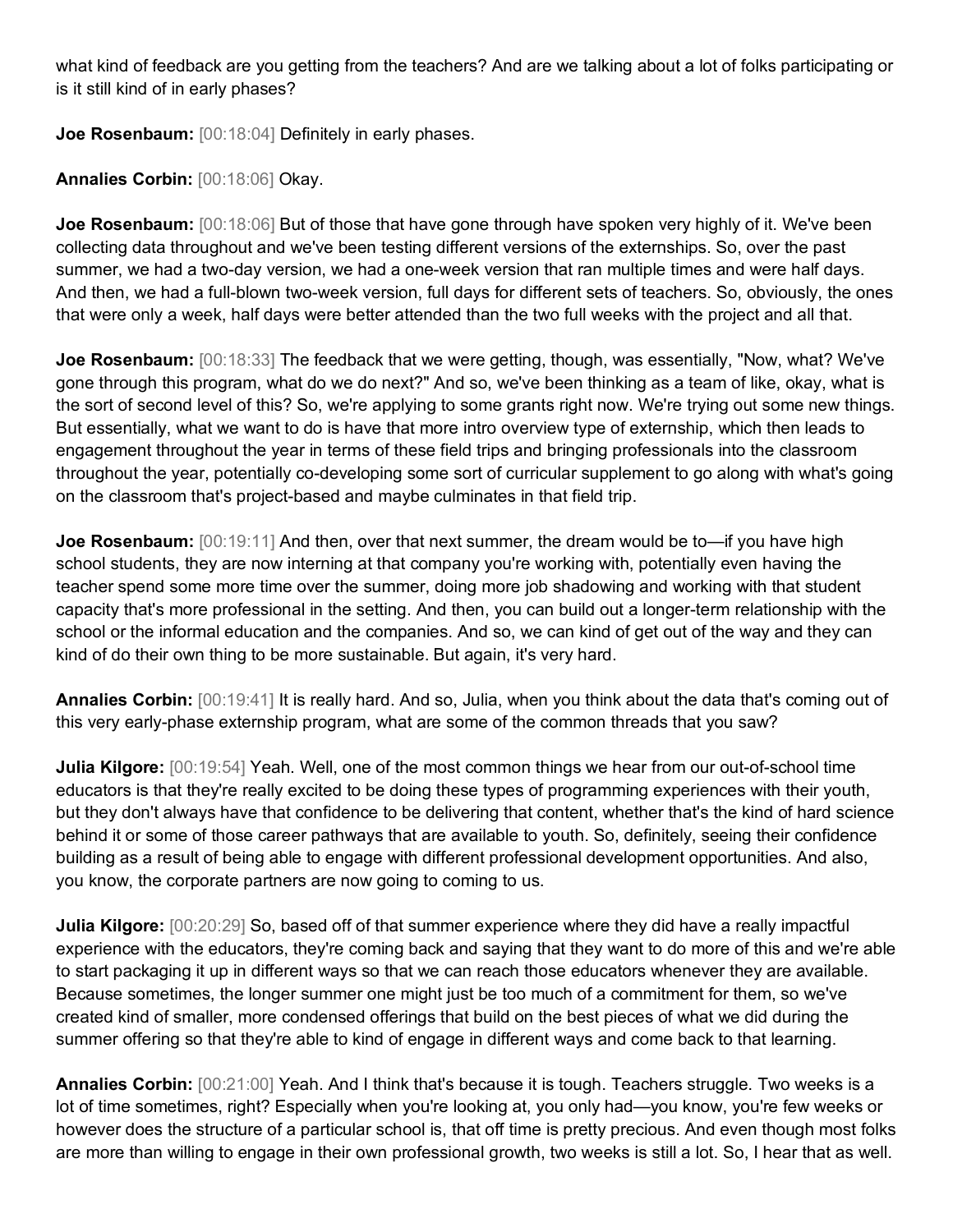**Annalies Corbin:** [00:21:22] I love the idea that you have crafted around being able to expose the teachers to this industry partner through the programming, through the field trips, through the potential externship, that then translates into the opportunity for students to intern there as well. So, tell me a little bit about—so, is it any or all students or is it students coming from that particular classroom or that teachers sort of experience to those—as those high school students matriculate through that?

**Annalies Corbin:** [00:21:52] How does that piece work? Because that's a piece that I've not seen done well that directly connects a teacher who's had an experience with the business and industry through that deliberate notion of that externship or a variety of other means that could be and then, that translating directly into the students being placed on an ongoing and regular basis. I've got some great examples of seeing it, but there's not a lot of them out there.

**Joe Rosenbaum:** [00:22:16] Yeah. So, the Boston Private Industry Council here, that's the workforce investment board in the city, they do a great job of internships over the summer, both generally and specifically in STEM. We're very lucky in the Greater Boston area to have tons of STEM companies here.

**Annalies Corbin:** [00:22:30] Exactly. Everywhere. Yeah.

**Joe Rosenbaum:** [00:22:34] And so, yeah, lot of STEM companies, but again, it's not necessarily part of this larger system. Contextually, too, throughout the city, there's starting to be a shift in terms of the grade level breakdown. So, typically, we're like everyone else, in your high school, a few middle schools, and K through eights. But now, they're starting to shift to be K through six and seven through high school. So, there's lots that goes on with that. It creates kind of—as it's changing right now.

## **Annalies Corbin:** [00:22:59] Sure. Sure.

**Joe Rosenbaum:**  $[00:22:59]$  So, we're all trying to figure it out. But the exciting thing, I think, about that change for this piece of it is that you can focus on more of that career exposure in the seventh and eighth grade period of time and then, lead up to some sort of internship opportunity through some pathways programs at some of the schools that are focusing on that and create more of a system around—you're only—you have, you know, four or five corporate partners with a few different schools and you just have paired them up with them, they know they're doing the same thing every year. We're not there yet, but that's absolutely the dream, because, you know, things change. We're not necessarily going to be here forever.

#### **Annalies Corbin:** [00:23:37] Right.

**Joe Rosenbaum:** [00:23:38] You have to—you can't necessarily depend on funding that's always there. And so, building out the system is really important while we can. And hopefully, as you move through, you'll see that system level set a bit, but also hopefully be really innovative. And some of those opportunities around that 7-12 and building those pathways translate into some, you know, early college sort of like systems so that we're utilizing, at minimum, those last two years of high school for less of high school and more of the real world in some capacity. And there are a few early college programs in the area. So, it'd be intriguing to sort of see how that level set happens. So, as you think, Julia, about the work that's happening through these STEM programs, what do you see is sort of the next opportunity for it from a growth standpoint?

**Julia Kilgore:**  $[00:24:28]$  The pathways that Joe was just mentioning is definitely the next step that we want to take. We've been really focused on this middle school grade band. And we'd like to start to build out the connections from those middle school programs with the high school programs so that students can start to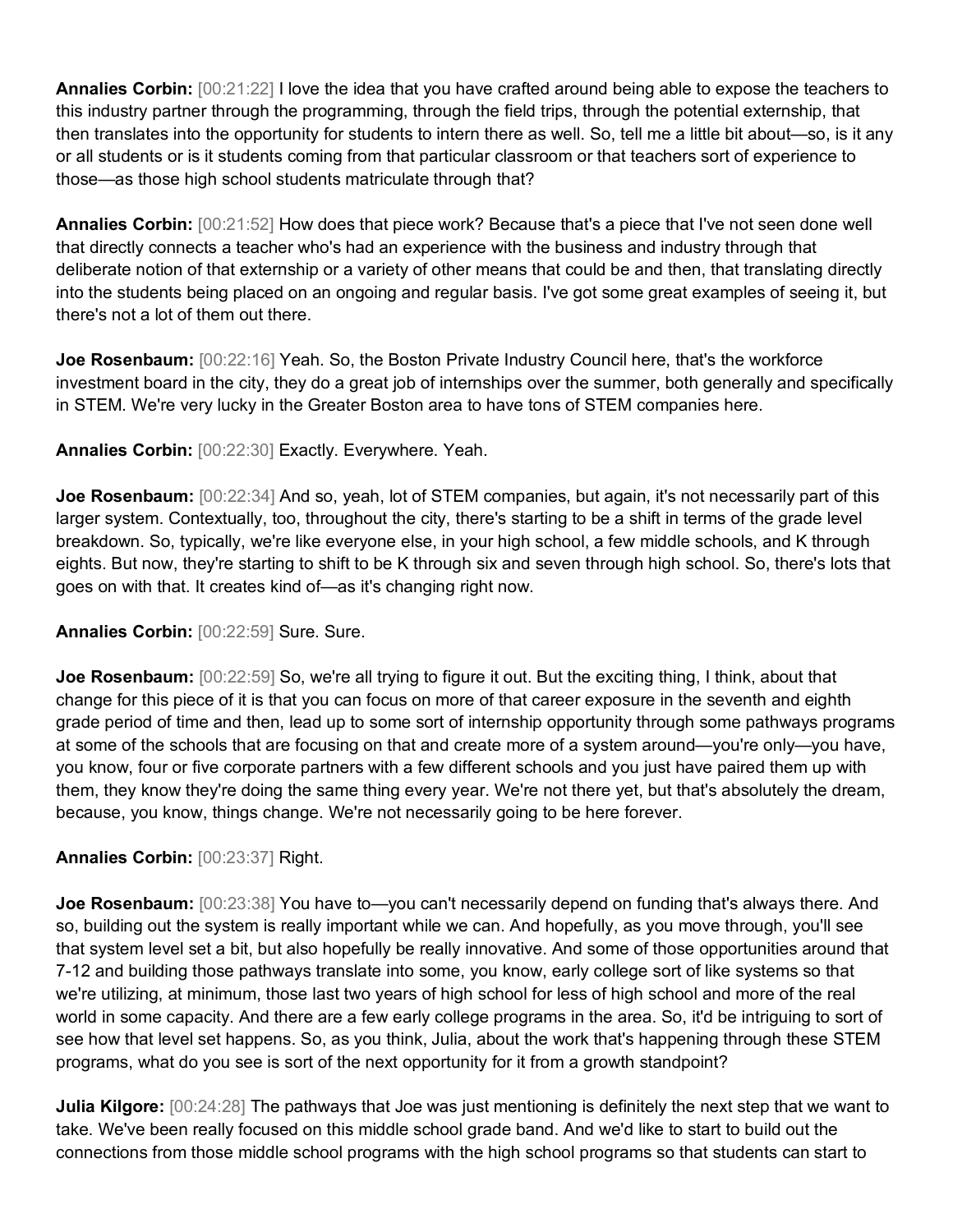access programs right up through their entire K-12 experience. We'll probably also go—start going back and creating connectivity with those elementary ages as well. And we'd also just like to create more opportunities.

**Julia Kilgore:**  $[00:24:54]$  We have a handful of programs that are doing really amazing activities with youth where they get to go out and have that real-world application and experience, whether it's through the field trip or just through the interesting programs our partners are offering. We'd like to do more of that so that a student can experience multiple different types of career opportunities before they even hit their high school grades. And that way they can, you know, have a better understanding of what their course progression should look like in high school and start to just be more informed about what that process can look like.

**Annalies Corbin:** [00:25:23] And hopefully find their passion, right? So, that's the other thing that I love. You didn't—it's not a term that you necessarily use, but we certainly—at PAST, we really advocate for helping kiddos. And especially to your point, that sort of fifth through eighth grade, that's that really sort of sweet, sweet spot collectively to help them explore enough that they're like, "Hey, I am so passionate about this thing." And through the work that you're showing them by doing the field trips and those sort of out-of-school experience, hands-on experience that they may actually find that that thing that they love so much could actually be a career, because the kids don't have a clue, right?

**Annalies Corbin:** [00:25:59] And unfortunately, a lot of teachers don't either, because they haven't had the time in the course of their career to be able to really dig in and understand the career potential that ties to some kiddo's passion. So, that's pretty, pretty exciting. So, Joe, as you sort of think about the next iteration and as this program grows specifically for you, so what are the next big sort of hurdles that you are looking to sort of take on in the next, say, 12 months?

**Joe Rosenbaum:** [00:26:27] In the next 12 months. Well, we're trying to meet with some of the communities to think through like where would be a good place to actually pilot this more sort of regional approach. And so, we're meeting with the Grove Hall Alliance, which is in Roxbury. There's a bunch of schools in that area and a lot of other community resources. There's also a community, I think, that could really benefit from having being sort of like a STEM region within Boston.

**Annalies Corbin:** [00:26:55] Right.

**Joe Rosenbaum:** [00:26:55] Who knows, you know, what they'll think necessarily, but we already worked with some of those schools through our partners or just in general, we've been working with schools like the Martin Luther King School over there, the Frederick as well. And so, just thinking about like how do we leverage these relationships we already have to test out some cool new things. But there's tons of like we're also—like that's kind of more school-focused in the informal setting, where still, that's sort of where we're primarily looking at. I think something really cool that Julia has been thinking about is sort of developing a more intra-network in terms of being a DoS observer and thinking about how we can scale up some of the educators who don't necessarily have that STEM background.

**Annalies Corbin:** [00:27:38] Right.

**Joe Rosenbaum:**  $[00:27:39]$  And so, I don't know, I think it would be cool if you talk a little about that.

**Julia Kilgore:**  $[00:27:42]$  Yeah, sure. It's like DoS being the Dimensions of Success we mentioned earlier. We'd really like to create a network of educators that can do cross organization observations so that peers are learning from peers that are doing similar activities and kind of sparks some new ideas for their own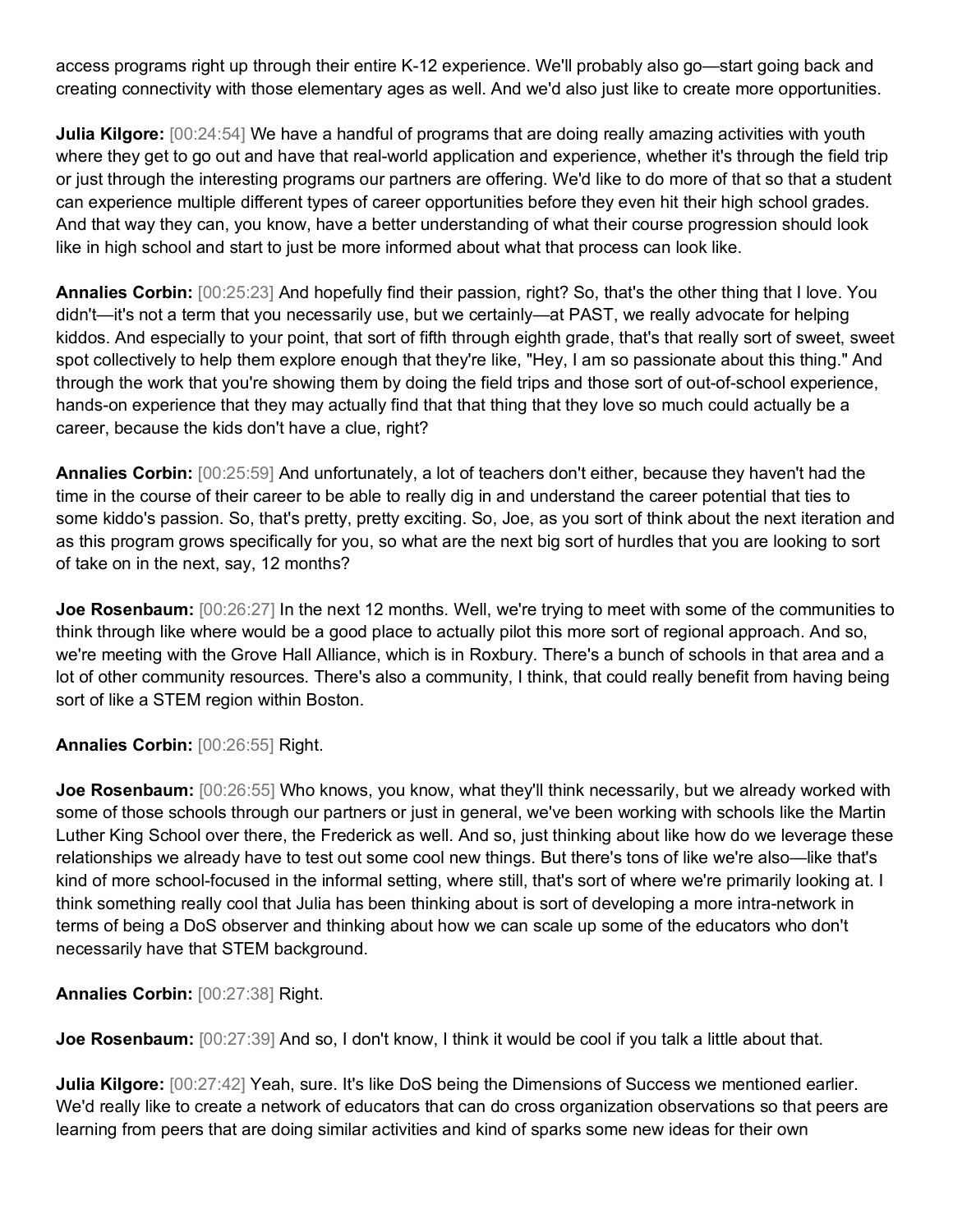programming through that observation process while providing some great feedback to that partner about what they see for areas of improvement.

**Julia Kilgore:**  $[00:28:06]$  And we have so many resources in Boston that we can tap into to think about that scaling up that Joe mentioned. We have lots of museums and institutions that are specifically focused on STEM. And if we can kind of pull them together to create richer professional development opportunities, I think we can have a really wonderful ongoing professional learning community for all of our educators in Boston.

**Annalies Corbin:** [00:28:26] And I think that it's, again, another common theme that I see across the communities that I go and either do interviews or we do our own programmatic work in, is that disconnect about what STEM is and what STEM isn't, people get so hung up in the letters and the acronym that they sometimes do forget that STEM is a foundational, right? It's not a thing that sits over here. It's a thing that lives inside of all of the work that we're collectively doing and certainly, everything that we're teaching. I can give you a local sort of example.

**Annalies Corbin:** [00:29:02] So, I reached out to a local museum that I was particularly interested in, because I saw some of things that they were doing and I wanted to be able to do one of these sorts of on-the-road interviews. And the push back I got from them was, "But we're not STEM. You know, we do all this stuff with historic documents." And they have this fabulous program that they do. "Well, we do, you know, English teachers and Social Studies teachers, you know, that, but we don't do STEM." And so, I'll keep working with them, because I definitely want to be able to come back. And what they're doing is fabulous.

**Annalies Corbin:** [00:29:37] And what they're doing is, in fact, STEM. And the reality of it is, you know, that we do have this disconnect from teachers who don't believe that they wear one of those letters, right? And so, because we, at PAST, as a team of anthropologists, but we come at this from that sort of humanities lens and recognize that STEM is the thing, right? STEM is the science of the people who are involved. And so, helping folks to be able to understand that sometimes can be a pretty tough lift. So, again, I applaud the fact that you're trying to help these folks understand that we can take design thinking and problem-based instruction and STEM and infuse it across every single one of the disciplines and hopefully sort of de-silo all of that. So, that's great.

**Annalies Corbin:** [00:30:27] Okay. So, Julia and Joe, one of the questions that I get all the time from folks that are listening to the program is what kind of resources might be available? Can folks from someplace else in the US or around the world who are listening to this program and say, "Oh, my gosh, everything that's happening with the BoSTEM program is just really so cool. Could I get access to those resources, use it in my own classroom or my own after-school programs, my own museum?" But I get that question all the time. So, Julia, what is available from the work that you guys are doing for folks right now? And what might be available as we move towards the future to both of you?

**Julia Kilgore:** [00:31:06] Yeah. The best place for people to look right now is on the Boston Beyond Insight Center. And this is just a center that we've developed on our website to be able to compile resources we've created or around best practices that we recommend. We've done case studies with a lot of our partners that have engaged in measurement and improvement with us for many years now. And we're using that tool as a way to catalog all of those resources and share those back out with the community. So, I'm sure we can pop a link up through your—the Learning Unboxed website.

**Julia Kilgore:** [00:31:41] But if anybody's interested, please go to insight.bostonbeyond.org and you'll find lots of great resources there. If you're a local in Boston or Massachusetts, we have a professional development calendar that you can check out on our website as well. And many of our trainings are open to formal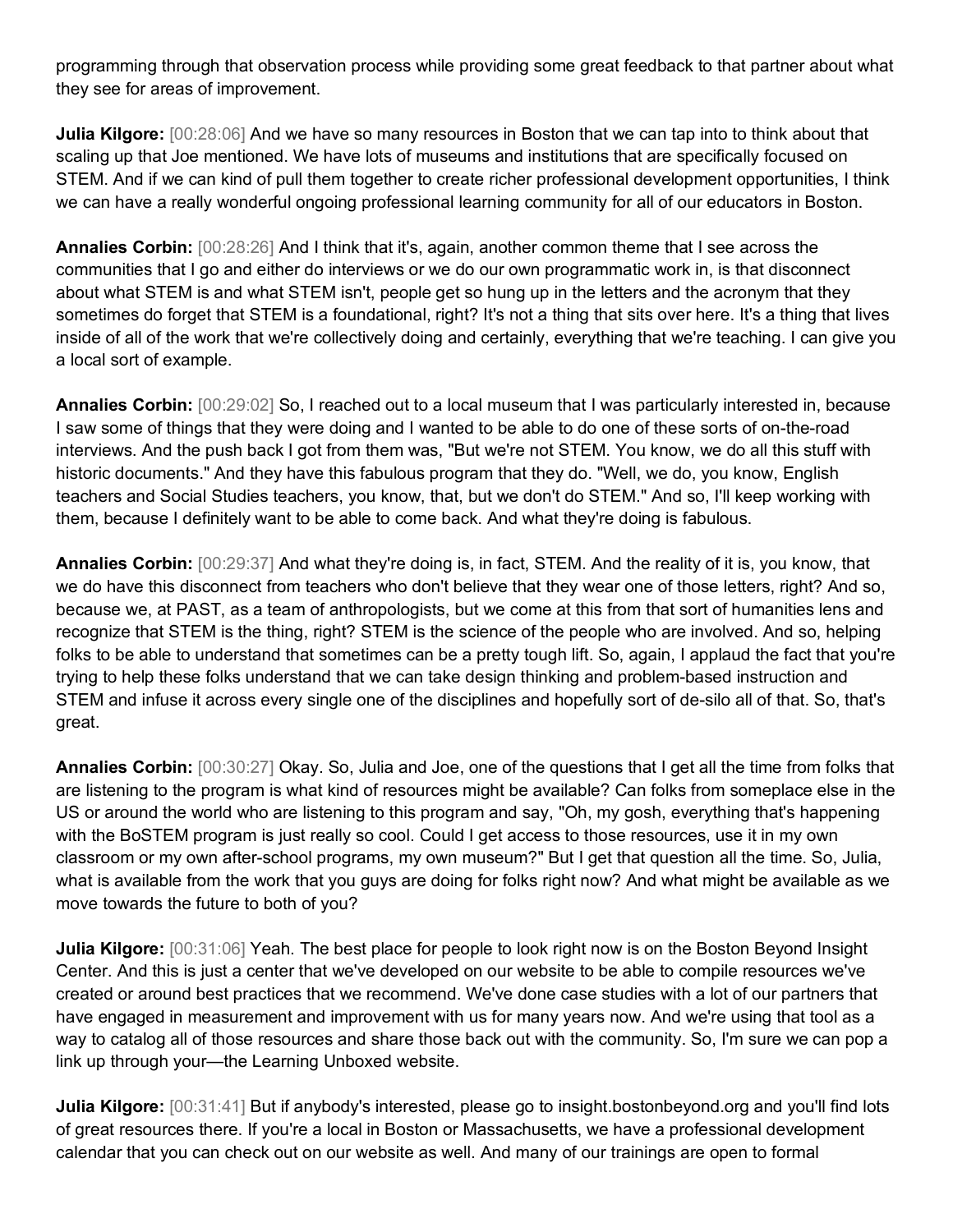educators as well as informal educators, so we just encourage people to check out that calendar on the website and attend any of our trainings that might be coming up in the near future.

**Annalies Corbin:** [00:32:07] And Joe, what about the future? You know, you've indicated all the way sort of through the conversation that the work that you're doing now is awesome, but that you're constantly thinking about the what next. So, what does that look like for you?

**Joe Rosenbaum:** [00:32:20] Yes. So, something we haven't discussed yet is that BoSTEM is actually largely funded through the Federal Department of Education, they're called the Education, Innovation, and Research Grant, which I would highly recommend, you know, whatever sort of organization you are to have a look at it. It's a really cool program. High emphasis on that research. So, we're actually doing research over the course of the next, now, two-and-a-half years.

**Joe Rosenbaum:**  $[00:32:45]$  We started this last school year on the effectiveness of this intervention and BoSTEM with all of our out-of-school-time partners. And so, at the end of the research in 2022, we're actually going to have some really good research and data on everything that we've done, as well as a lot of lessons learned. There's not a lot of research in the out-of-school-time space, because it's typically very difficult to research. It's not as uniform as a school day might be.

**Joe Rosenbaum:** [00:33:10] And so, we've learned a lot throughout this process and we're hoping that others can also learn a lot from sort of the struggles that we've had to go through in thinking through what a research design looks like in this space. Along with that, we're trying our best to develop materials, especially on that corporate engagement side for folks to be both for a company, a playbook that they can look at and be like, "Okay, maybe I can do this. It's not so difficult."

**Joe Rosenbaum:** [00:33:34] And so, I was on the program, the educator side of what are some best practices in terms of doing these field trips with companies. So, hopefully, that capacity can be built within both of those sides and they can kind of have an easier conversation without, you know, United Way necessarily have to be that middle person to the translator along those lines. If you're looking to do more of this now, United Ways are all throughout the country, I would highly recommend reaching out to your local United Way and seeing what sort of corporate connections they have in the STEM space.

**Joe Rosenbaum:** [00:34:06] Because it's very likely that they can hook you up or help you in some way so that you can take kids off on a field trip or bring a professional into your classroom or into your program. Definitely a great first step. And then, always, you know, I'm hoping, you know, you'll share our contact information. But reach out to Julia or I, we're more than happy to have a conversation, help me think through anything and talk about what we've learned and the resources we have. Even if they're not necessarily on paper now, they are all in our brains. So, please reach out.

**Annalies Corbin:** [00:34:37] Always, always a problem. It's a good problem to have. But I think collectively, folks, this space, we often have so much of this just sort of living in our heads. Really, really awesome and exciting that this research report's going to come out, you know, 2022 on some levels, can't get here fast enough, because I have no doubt that what you're going to be able to share with the world about the things that you've learned are going to be quite spectacular. So, please keep us posted, because we can always update links and stuff as well.

**Annalies Corbin:** [00:35:11] So, I always like to sort of wrap our program with a sort of a reflective opportunity. People ask all the time as they're getting started and trying to do this work in their own communities. You know, I don't think that most communities would ever think about the United Way as this connector of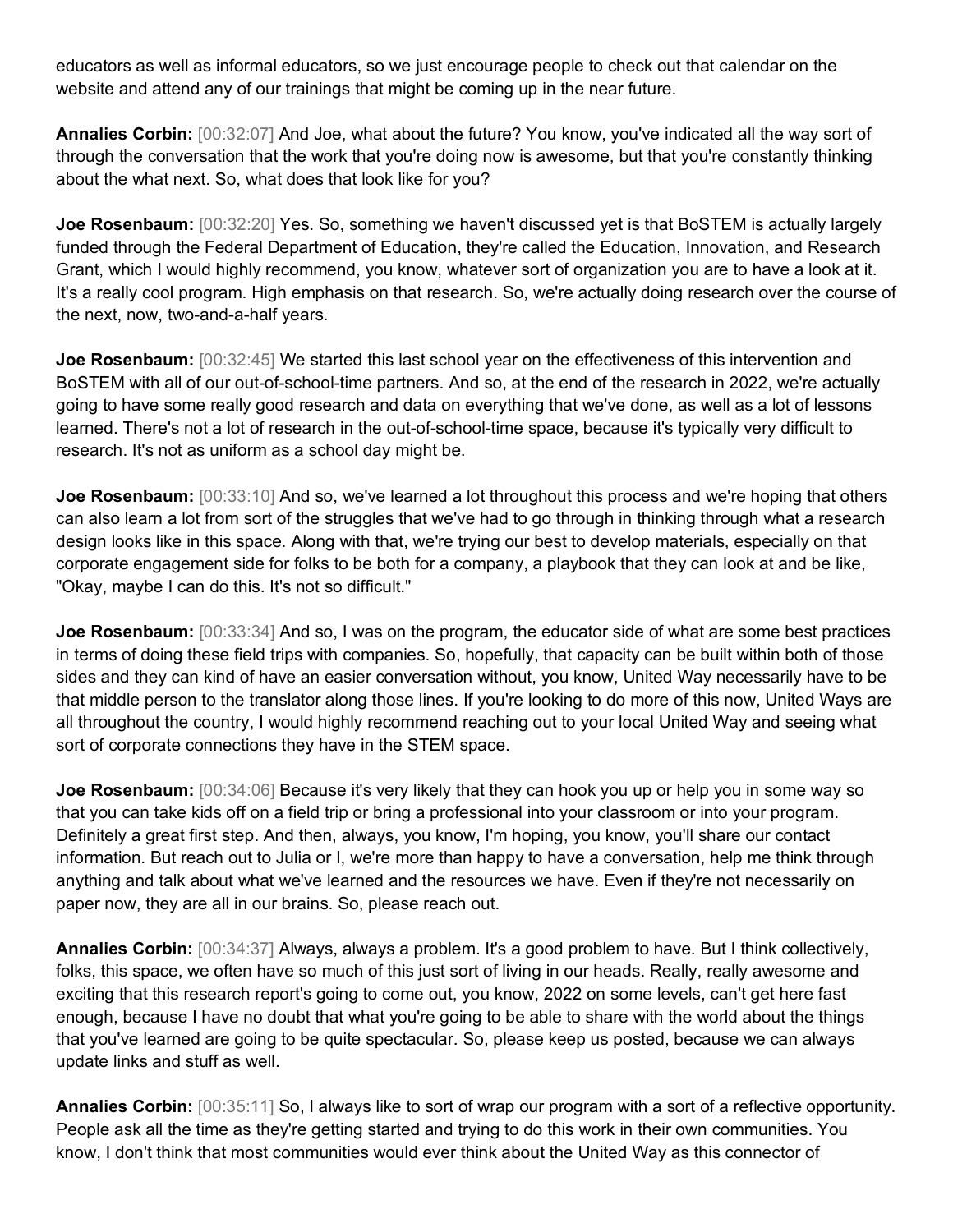awesome STEM content, because we don't leverage our local United Way very effectively, I think, in lots of places. So, you know, a giant shout out to the work that you're doing there in Boston, with the United Way. And my hope would be that other United Ways pick up and sort of run with that.

**Annalies Corbin:** [00:35:43] It's not that they're not doing that work. It's just that the community doesn't recognize how to leverage that work. So, I think that's awesome. But as folks are thinking about doing this. So, I want to toss back out to both of you, Julia, we'll start with you. What was a big aha moment, a thing that said, "Oh, my gosh, we're on the right track", in your own mind? And Joe, I ask you, obviously, that same question. So, I'll put you on the spot just a little bit, but was there something that truly resonates with you, Julia, that you want the folks who are listening to hear?

**Julia Kilgore:** [00:36:18] I would say that we have really been able to pull together an excellent cross sector of partners in this work. And the moment that really struck me was when our corporate partners posted that recent professional development training. And after that training, we couldn't even get the corporate partners and the educators in the room to wrap up their conversation. And following the training, corporate partners came back to us and said that they want to do it again and they want to do it very soon.

**Julia Kilgore:** [00:36:50] And for me, that just shows that there's such a big appetite coming from that private sector to get engaged with the nonprofit sector. And having the opportunity to bring those two groups together is really going to advance the learning that we can create for educators and really transform the opportunities that we're able to bring forward to our youth. So, I would say anybody out there, just think really creatively about those resources and partners that are available in your community, get those people together, and think about what you can create and hopefully, it'll be something that really makes an impact.

**Annalies Corbin:** [00:37:24] Awesome. Great advice, Joe. What was an aha for you?

**Joe Rosenbaum:** [00:37:27] I mean, I know I keep harping on these field trips, but I can't say, you know, more good things about them. I've gone on a lot of these now, helped to plan a lot of them. Obviously, there are varying degrees of quality. But no matter what, you can see how much fun and engagement kids are having, as well as the volunteers as well. It's not an opportunity either side gets very often. And when they do, it's very inspiring.

**Joe Rosenbaum:** [00:37:51] I mean, Julia and I, we don't necessarily get to work directly with kids, because we're kind of on that level, a different level in terms of interaction. We're interacting more in the nonprofit or the company side, but the field trips are really that, you know, juice that keeps things flowing for us, because there's the energy of the working with the kids and seeing them get inspired, which we don't often get. And it's also just so much fun and energizing to see this happen.

**Joe Rosenbaum:** [00:38:17] And so, whenever I'm feeling down, I just make sure I go to one of these field trips, because it really reminds me of, why is it we're doing what we're doing and what is the importance of what we're doing? It's not just all the numbers. It's not just all, you know, trying to figure out how to inspire folks. It's also about the actual doing and seeing kids and working with them. It's definitely the best part of the job.

**Annalies Corbin:** [00:38:39] I would totally and wholeheartedly agree with you. Best part of my day is getting to spend time with the kiddos in amidst of all of this work. To both of you, thank you so much, not just for joining me on Learning Unboxed, but for the work that you're doing. It is quite, quite remarkable. And we certainly applaud you. Thank you for being on the program.